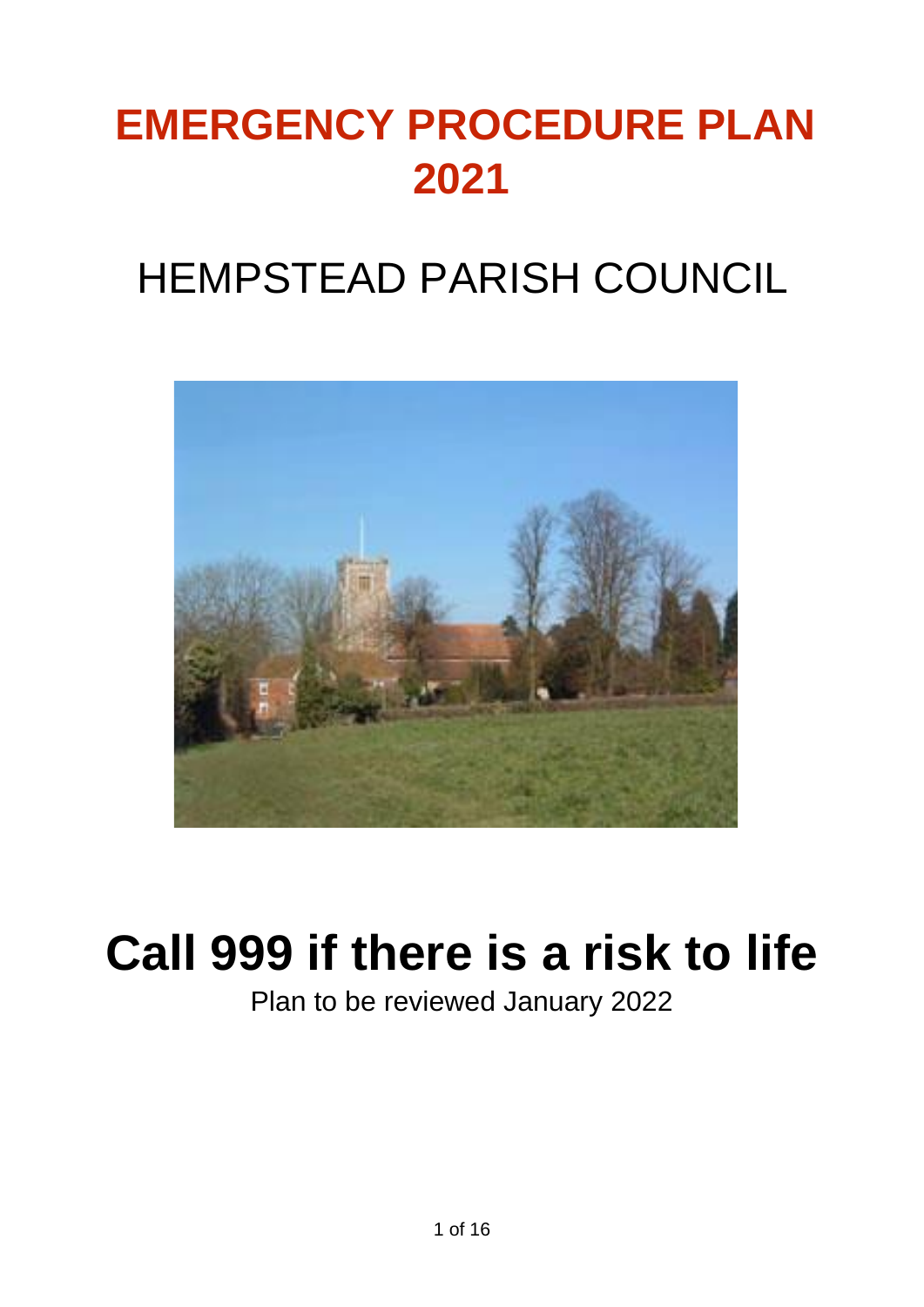CONTACT DETAILS

## **Phone 999 for emergency services**

## **Contact the Parish Council through:**

Community Emergency Co-ordinators

The Parish Clerk: Rebecca Cox

Telephone: 07468 413 684 Email :- [parish.clerk@hempstead-essex.org.uk](mailto:parish.clerk@hempstead-essex.org.uk)

Chair Sean McCarthy – 01799 599 558 [sean@hempstead](mailto:sean@hempstead-essex.org.uk)[essex.org.uk](mailto:sean@hempstead-essex.org.uk)

Flooding & Emergency Coordinator – Nick Turkentine – 07785 950490 [nick@hempstead-essex.org.uk](mailto:nick@hempstead-essex.org.uk)

**It is important to note that people should not put themselves or others at risk when preparing, testing or using this plan.**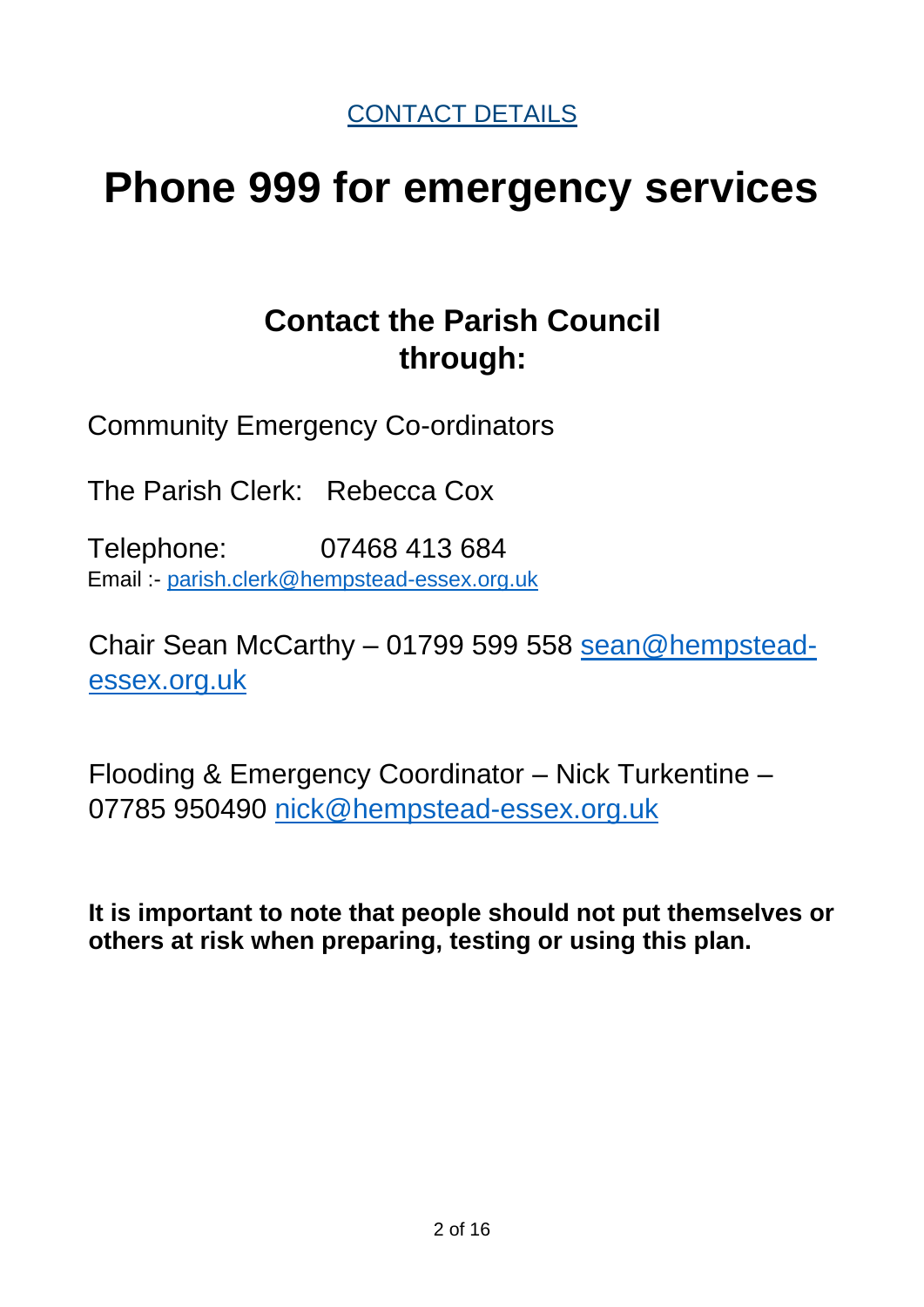## **CONTENTS**

| 1.  | <b>Community Emergency Co-ordinators' details</b> | p.2  |  |  |  |  |
|-----|---------------------------------------------------|------|--|--|--|--|
| 2.  | Introduction                                      | p.4  |  |  |  |  |
| 3.  | Contact details for authorities                   | p.4  |  |  |  |  |
| 4.  | Notification of an incident                       | p.5  |  |  |  |  |
| 5.  | First steps in an emergency                       | p.6  |  |  |  |  |
| 6.  | Local risk analysis                               | p.6  |  |  |  |  |
| 7.  | Vulnerable people                                 | p.7  |  |  |  |  |
| 8.  | Groups that can help in an emergency              | p.8  |  |  |  |  |
| 9.  | Evacuation                                        | p.8  |  |  |  |  |
| 10. | <b>Reception centres</b>                          |      |  |  |  |  |
| i)  | <b>Hempstead Village Hall</b>                     | p.9  |  |  |  |  |
| ii) | St Andrew's Church                                | p.10 |  |  |  |  |
|     | Appendix A: Home emergency plan template          | p.11 |  |  |  |  |
|     | Appendix B: Five Top Tips for an emergency        | p.16 |  |  |  |  |

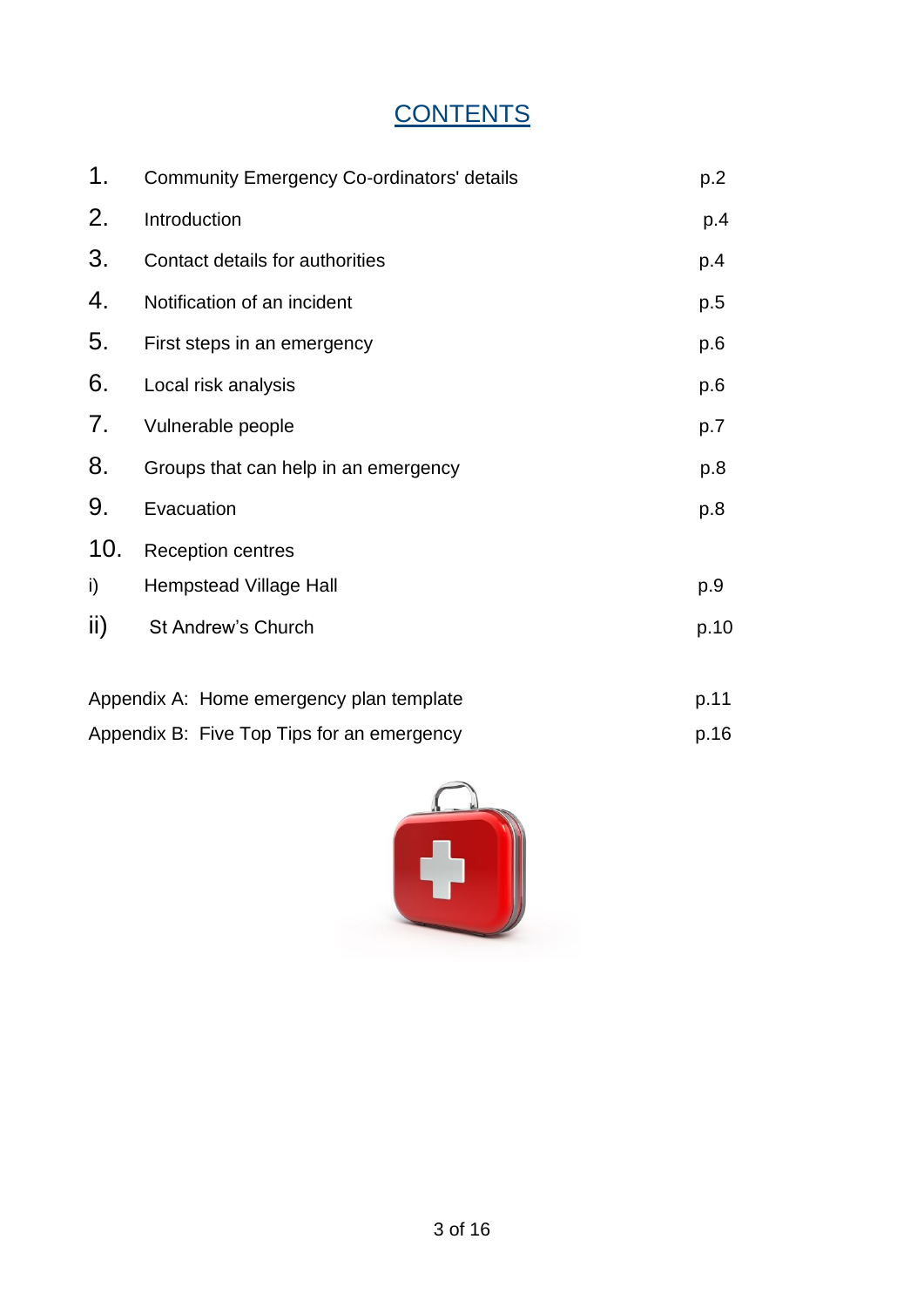## **INTRODUCTION**

## HEMPSTEAD EMERGENCY PROCEDURE PLAN 2021

Emergencies happen. There may be a time when you might be affected by an emergency but your life is not in immediate danger. During such a time, you will need to know how to help yourself and those around you. The Parish Council has drawn up this plan to help deal with a major incident which may occur in the future.

'By becoming more resilient, you and your community can complement the work of local emergency responders and reduce the impact of an emergency on your community both in the short and long term.' [\(www.gov.uk\)](http://www.gov.uk/)

Objectives of this Emergency Procedure Plan:

- *To establish a community emergency co-ordinators' team that will coordinate the community response and liaise with the emergency services / local authorities as appropriate.*
- *To identify actions required to minimise the harm from identified hazards or threats.*
- *To establish a means of identifying vulnerable people in the community with a view to supporting them in an emergency.*
- *To identify resources in the community that would be available to minimise the severity of the emergency.*
- *To establish key contact details for the emergency services and local authorities, the Local Community Emergency Co-ordinators and key community resources.*

In the event of a major incident in or near the parish, Hempstead's Community Emergency Co-ordinators will activate the Plan after contacting the appropriate authorities:

## **Police Fire Ambulance: 999**

## FURTHER USEFUL NUMBERS:

01799 510510 – **UDC Switchboard** – Operate Mon-Fri 9am – 5pm, outside of these hours press option 3 for the emergency call handling service

**Highway Issues** such as blocked drains, potholes etc and other matters of public safety - 0345 603 7631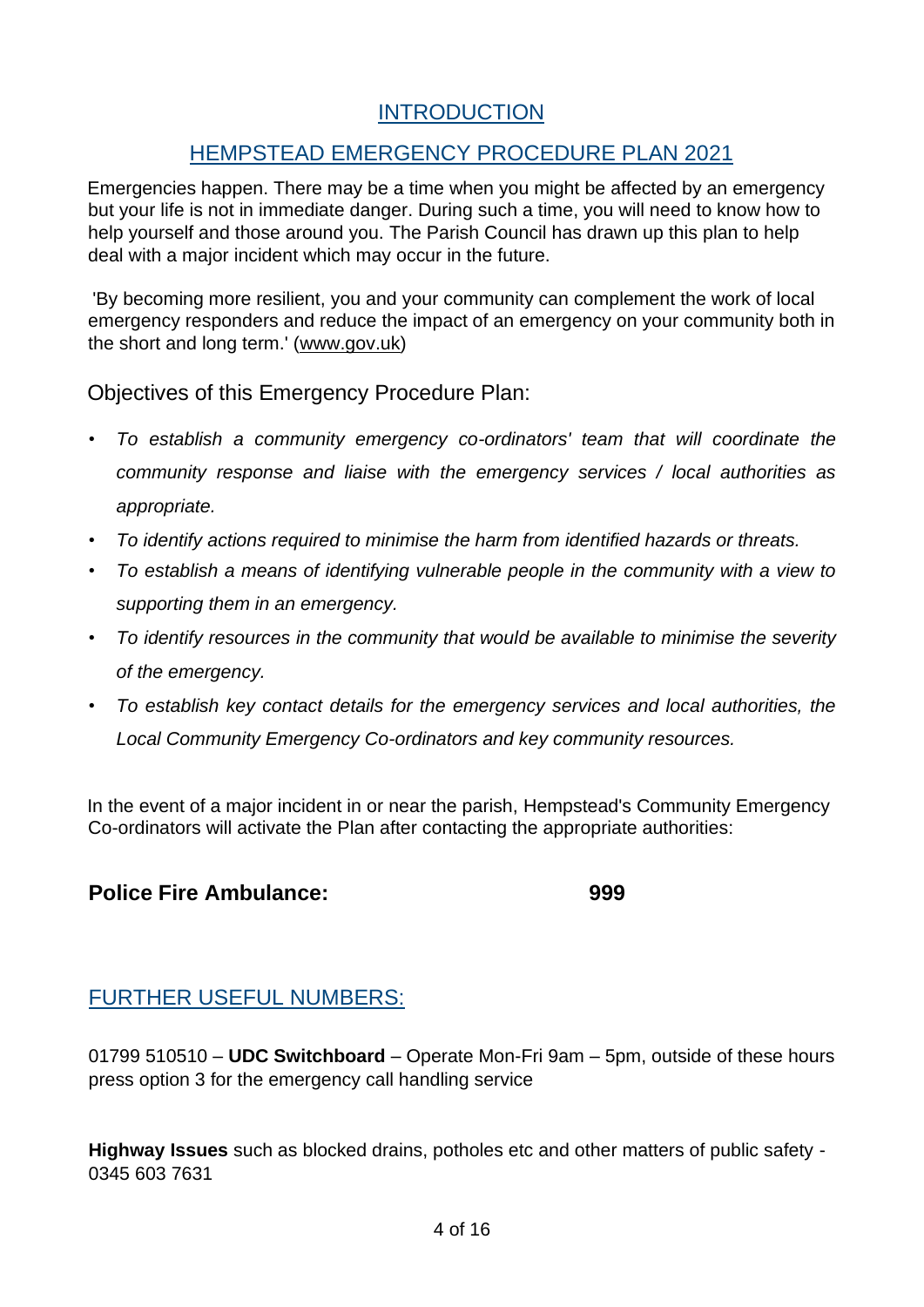Should you have hearing problems use text service 0345 758 5592

**Water leaks – Anglia Water 24/7** - 0800 771 881

**UK Power Networks 24/7** – 0800 3163 105

Information on medical conditions: [www.nhs.uk](http://www.nhs.uk/) or ring 111

#### **What3Words**

The world has been divided into 3 metre squares and each square given a unique combination of three words. It's the easiest way to find and share exact locations.

Visit what3words.com to search your location code, there is also an app which can be downloaded.

### NOTIFICATION OF AN INCIDENT

|   | <b>Instructions</b>                                                                                                                                                                                    | Tick |
|---|--------------------------------------------------------------------------------------------------------------------------------------------------------------------------------------------------------|------|
| 1 | Example: Call 999 (unless already alerted)                                                                                                                                                             |      |
| 2 | Ensure you are in no immediate danger                                                                                                                                                                  |      |
| 3 | If possible start keeping a log and record:<br>Any decisions you have made<br>Action taken<br>Who you spoke to and what you said<br>Any information received                                           |      |
| 4 | After 999 has been called, the Emergency Services will take control of the<br>incident once on site.                                                                                                   |      |
| 5 | Contact the Parish Council Clerk and if necessary they will contact:<br>Those specifically at risk<br>Other members of Parish Council via agreed route<br>Volunteers and key holders where appropriate |      |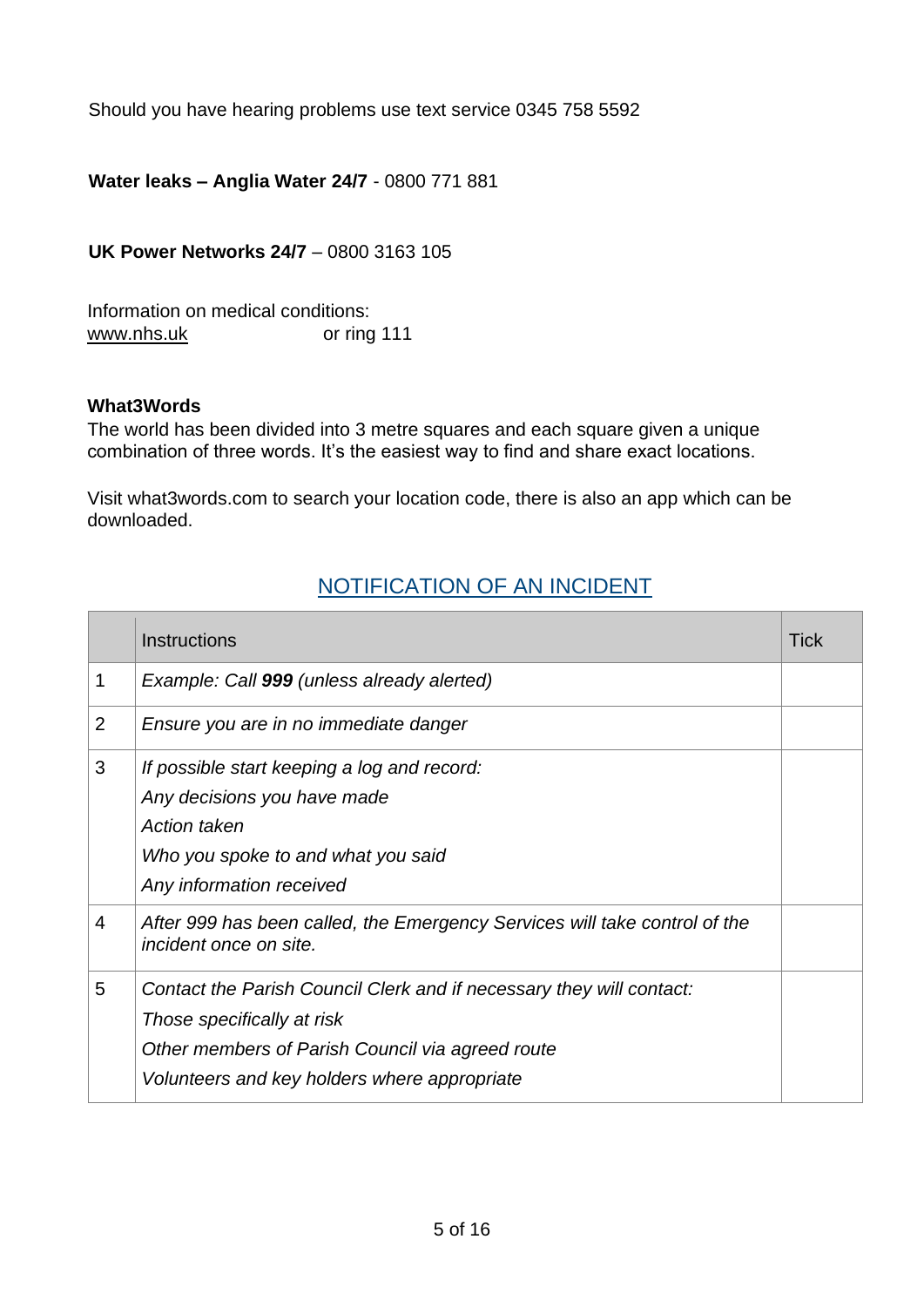## FIRST STEPS IN AN EMERGENCY

*If you become aware of a serious incident happening or threatening to develop, call the emergency services on 999 with the following information:* 

- *Your name, contact telephone number, address / location, including what3words code*
- *Full details of the incident as far as you are able to ascertain without putting yourself at risk:* 
	- o *When*
	- o *Where (exact location)*
	- o *What happened and what is happening now*
- *Emergency Services requested*
- *Estimated human casualties*
- *Estimated animal casualties (if any)*
- *Hazards and road blockages*

| What is<br>the<br>hazard?     | Where is<br>it?                      | Where is<br>it<br>affecting                            | What are the<br>consequences /<br>impact?                                                  | What can we do to<br>mitigate the impact<br>before an incident?     | What can we do<br>to mitigate the<br>impact after an<br>incident?                                          |
|-------------------------------|--------------------------------------|--------------------------------------------------------|--------------------------------------------------------------------------------------------|---------------------------------------------------------------------|------------------------------------------------------------------------------------------------------------|
| (a)                           | (b)                                  | (c)                                                    | (d)                                                                                        | (e)                                                                 |                                                                                                            |
| <b>Burst</b><br>water<br>main | Major road<br>through<br>the village | Vehicular<br>Access<br>plus access<br>to<br>properties | Flooding of several<br>properties and<br>possibly affecting<br>access to primary<br>school | PC and residents to<br>report potential problems<br>to Anglia Water | Evacuate to<br>appropriate<br>reception centre to<br>provide shelter,<br>food & tea for up<br>to 50 people |

### LOCAL RISK ANALYSIS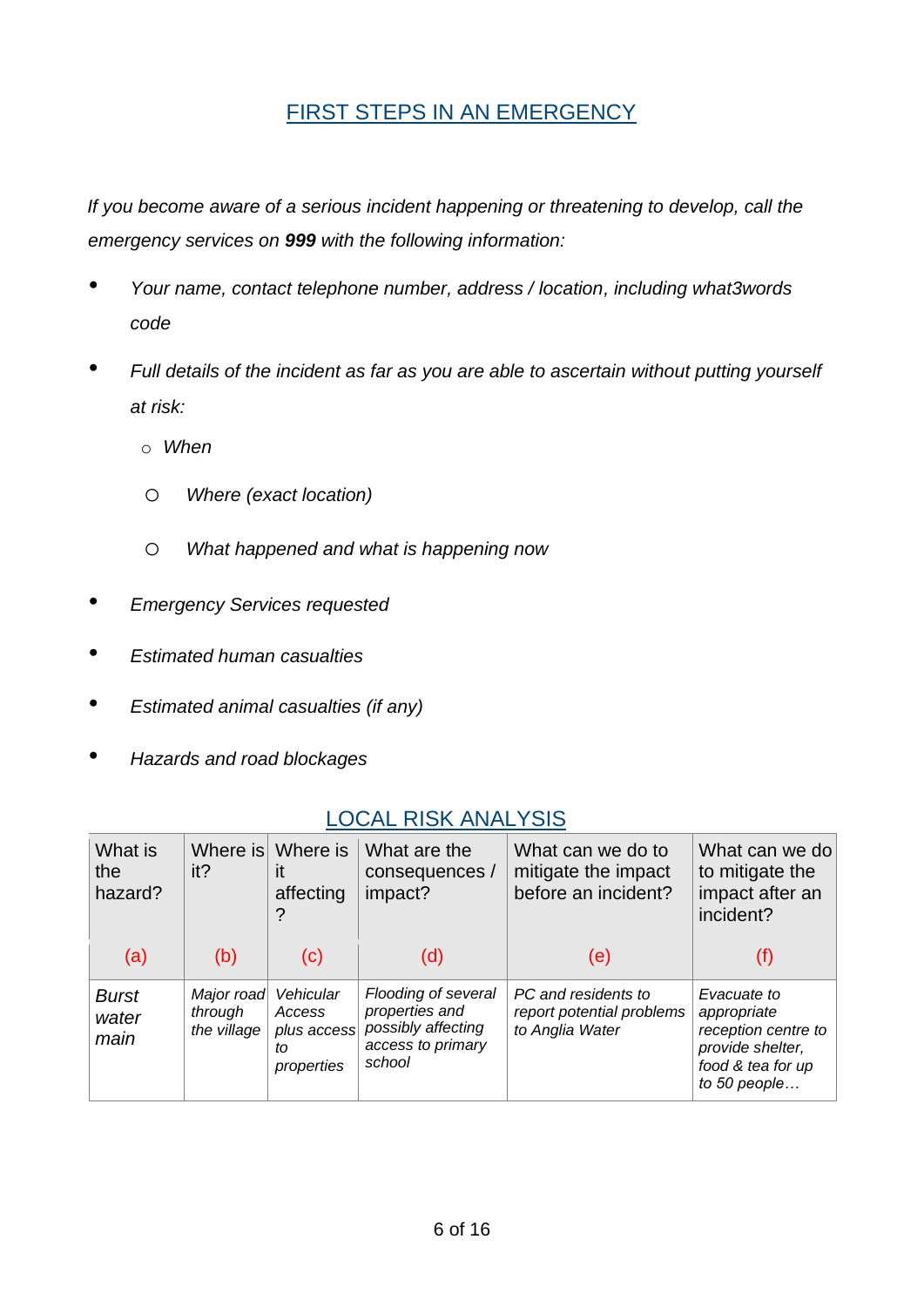| Heavy<br>snow                                | Affects<br>entire area                                                                          | <b>Affects</b><br>entire area                       | Movement around<br>community;<br>residents house<br>bound; getting food<br>from shops                                                                                                                   | PC to ensure grit bins/<br>grit piles are regularly<br>topped up by UDC.<br>Ensure personal<br>resilience plans / spare<br>food; advise not to allow<br>oil supply to drop too<br>low; purchase salt / grit /<br>snow shovel | Coordinate visits to<br>identified<br>vulnerable people;<br>organise food<br>delivery; liaise with<br>voluntary group;<br>clear footpaths;<br>keep community<br>informed |
|----------------------------------------------|-------------------------------------------------------------------------------------------------|-----------------------------------------------------|---------------------------------------------------------------------------------------------------------------------------------------------------------------------------------------------------------|------------------------------------------------------------------------------------------------------------------------------------------------------------------------------------------------------------------------------|--------------------------------------------------------------------------------------------------------------------------------------------------------------------------|
| Major<br><b>Transport</b><br><b>Accident</b> | Major road<br>through<br>the village                                                            | Access<br>through the<br>parish                     | Fire and Police will<br>co-ordinate the<br>response                                                                                                                                                     |                                                                                                                                                                                                                              | Follow advice from<br>services                                                                                                                                           |
| Fire,<br>explosion                           | At small<br>business<br>site in the<br>village or<br>parish,<br>other<br>properties<br>affected | People<br>living in<br>the<br>immediate<br>vicinity | Fire and rescue<br>service is<br>responsible for<br>identifying the inner<br>cordon and for the<br>health and safety of<br>all those operating<br>within it. Police will<br>co-ordinate the<br>response |                                                                                                                                                                                                                              | Follow advice from<br>services                                                                                                                                           |
| Gales /<br><b>Storms</b>                     | <b>Affects</b><br>entire<br>parish                                                              | <b>Affects</b><br>entire area                       | Important to keep<br>safe indoors and<br>follow advice.<br>When safe to do<br>so, check on<br>vulnerable<br>residents                                                                                   | Ensure have personal<br>resilience plans / spare<br>food; advise not to allow<br>oil supply to drop too<br>low.<br>When safe to do so<br>possibly activate<br>machinery owners to<br>clear fallen trees.                     | Follow advice from<br>services                                                                                                                                           |
| Heat wave Affects                            | entire area                                                                                     | <b>Affects</b><br>entire area                       | Important to keep<br>cool and safe<br>indoors and follow<br>advice.                                                                                                                                     | Ensure have personal<br>resilience plans / spare<br>food/cooling fans/areas<br>to keep cool<br>Good Neighbour<br>scheme to check on<br>vulnerable residents                                                                  | Follow advice from<br>services,<br>government and<br>nhs                                                                                                                 |

## VULNERABLE PEOPLE

'It is important to ensure that isolated or vulnerable people are contacted to see if they need assistance during an emergency.

Emergencies can make anyone vulnerable and they make life difficult for those people who are already vulnerable. Being vulnerable means different things to different people and vulnerabilities can vary in their duration.' Social vulnerability risks could include people who have recently had an operation, people without access to transport or people with limited mobility.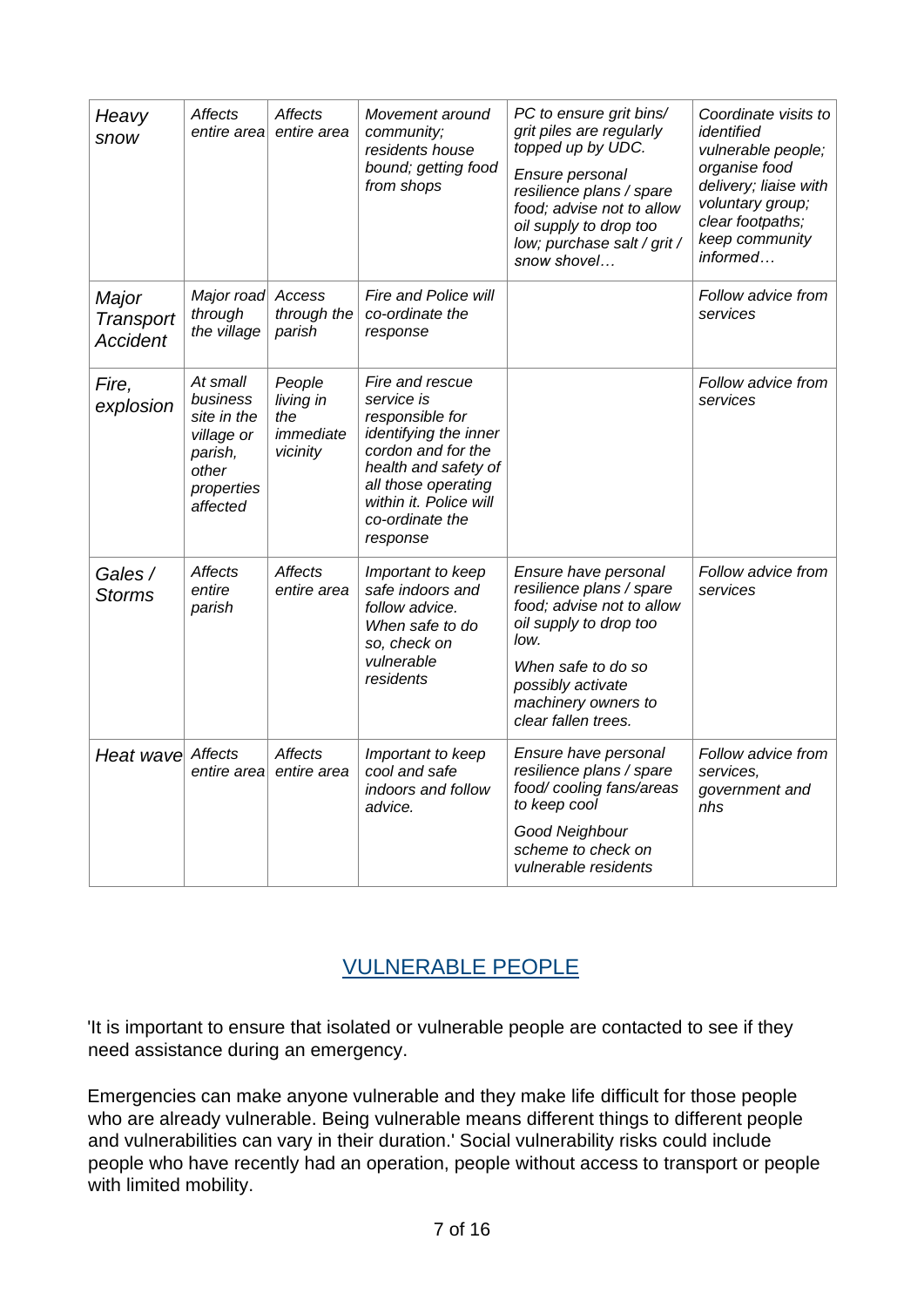Hempstead is a community village and people automatically help their family, friends and neighbours during times of need. In the unlikely event that the Emergency Procedure Plan is called into force, it is hoped that people would volunteer and use what skills, tools, resources, vehicles or machinery they have available and are capable of using. It is important that any vehicles are licensed and insured to use in an emergency.

## GROUPS / INDIVIDUALS TO HELP IN AN EMERGENCY

| Group / Individual                 | <b>Main Contact</b><br>(Phone numbers<br>in part $2)$                   | Capabilities /<br>skills           | <b>Comments / Notes</b> |
|------------------------------------|-------------------------------------------------------------------------|------------------------------------|-------------------------|
| <b>Hempstead Parish</b><br>Council | Rebecca Cox<br>07468 413 684<br>parish.clerk@hempstead-<br>essex.org.uk | Communication<br>information       |                         |
| <b>Village Hall</b>                | Mrs Julie Wilson.<br>01799 599756<br>julie@hempstead-<br>essex.org.uk   | Access and keys<br>to Village Hall |                         |

## EVACUATION

'During an emergency, it might be necessary for some members of the community to be evacuated from their homes to a safe place.' The Good Neighbour Scheme may be able to assist with:

- \* Door knocking or delivery of emergency messages (particularly if phone lines are down)
- \* Running of a rest centre
- \* Identifying those who may need extra assistance to move to safety
- \* Helping to move vulnerable residents to a place of safety
- \* Using social media to communicate emergency messages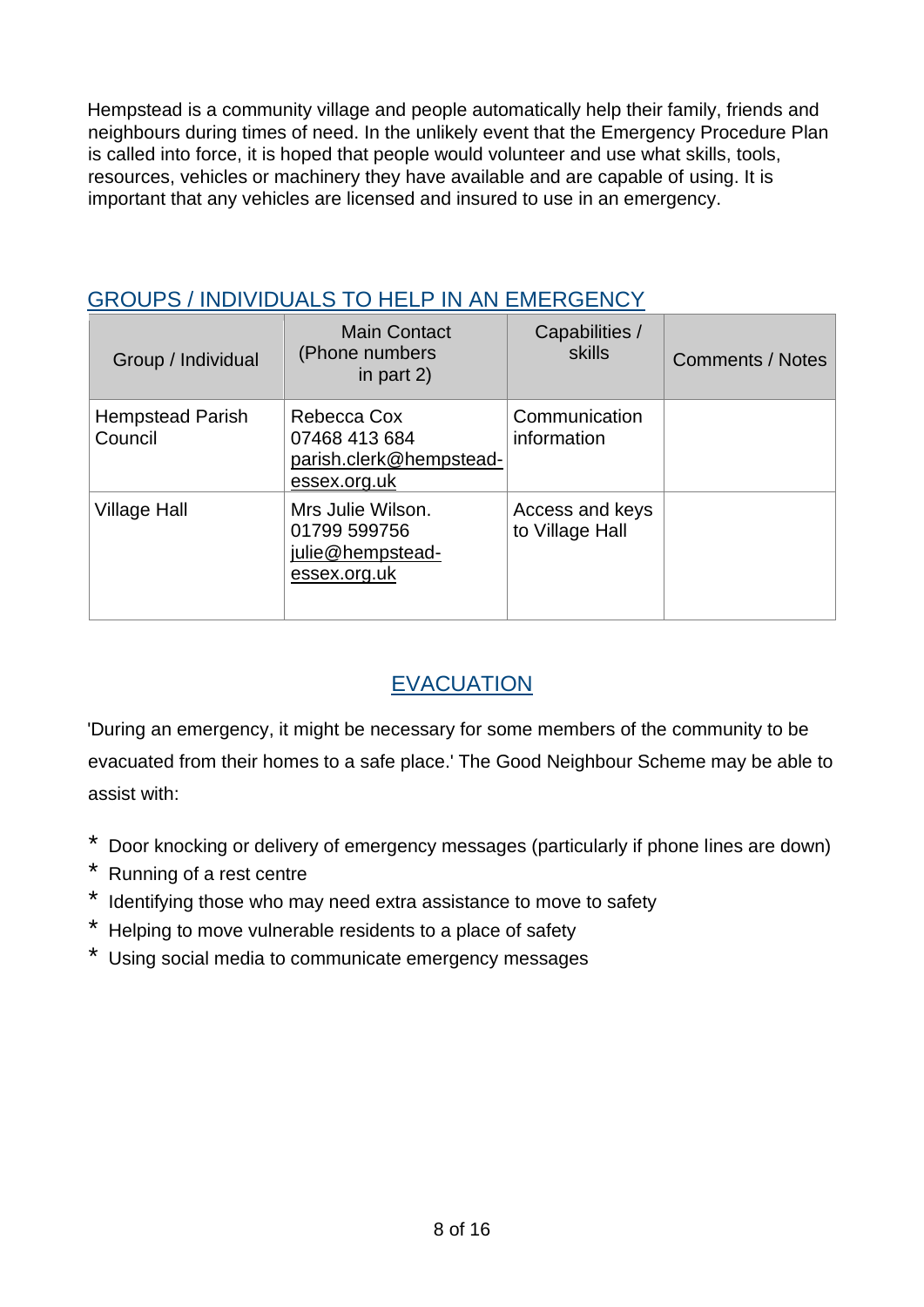## RECEPTION CENTRE – HEMPSTEAD VILLAGE HALL

In the event of the need to activate the Emergency Procedure Plan, Hempstead Village Hall, High Street, Saffron Walden, CB10 2PD is to be the first choice for Reception Centre

The key holders are: Mrs Julie Wilson: 01799 599756 [julie@hempstead-essex.org.uk](mailto:julie@hempstead-essex.org.uk)

Diana Frost Rosemary Cottage, **High Street** Hempstead CB10 2PD E: [diana\\_frost@lineone.net](mailto:diana_frost@lineone.net) T: 01799 599771 M: 07796 438137 What3words: submerge.flap.singing



A Defibrillator is situated on the wall by the entrance to the Village Hall

Hempstead Village Hall is a modern, warm, comfortable and well-maintained community facility with a large main hall with stage and smaller side room which can be opened up to create one area for larger events, together with a fully equipped commercial type kitchen suitable for caterers or do it yourself food preparation and service. Hearing loop and free WiFi available.

The Village Hall can accommodate a maximum of 150 persons, 120 persons theatre style and 80 to 100 seated at tables dependant on lay out and utilisation of stage area. Supporting facilities include tables and chairs for 100 persons, additional seating for 20 persons and a range of crockery, cutlery and glass ware.

The toilet facilities are accessible for all and there is a baby changing unit. Capacity for the building is 120 seated theatre style.

The control centre in the Village Hall would be the Committee Room.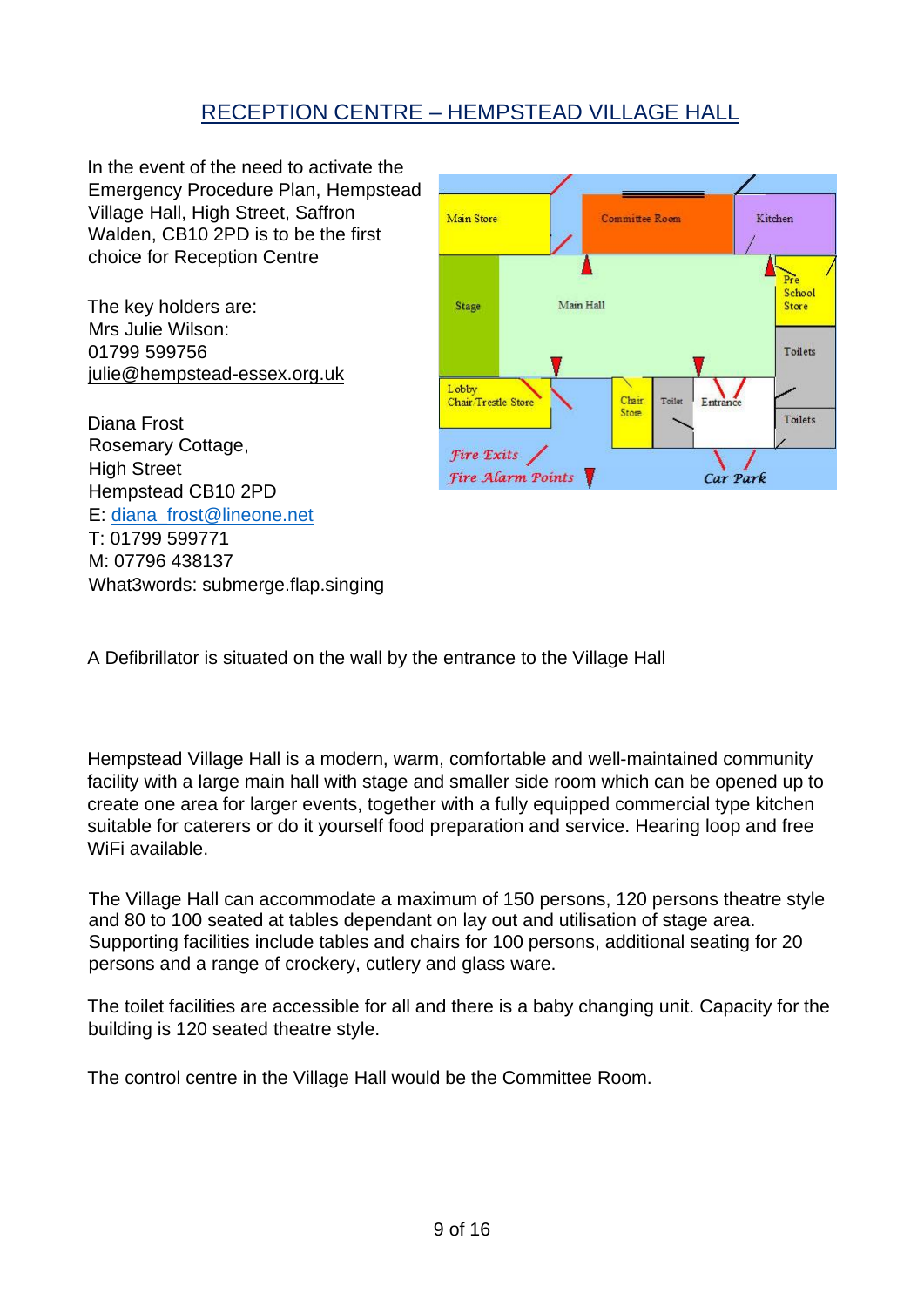## FURTHER POSSIBLE RECEPTION CENTRES:

#### St Andrews Church, Church Hill, Hempstead, CB10 2PA

The church is located at the beginning of Church Hill on the right-hand side going up the street. The main building is reasonably accessible by the main entrance. Pews are available for seating, capacity of 200 further chairs and some small tables are stacked at the back of the church. The vestry could be used as a control centre. Phone lines are not available so mobile phones will need to be used. Calor Gas radiators supply heating to the church.



Key holder & Current Churchwarden is:

Alan Weedon - 01799 599366

Reverend: Rev Philip Tarris (Chairman) - 01371 830374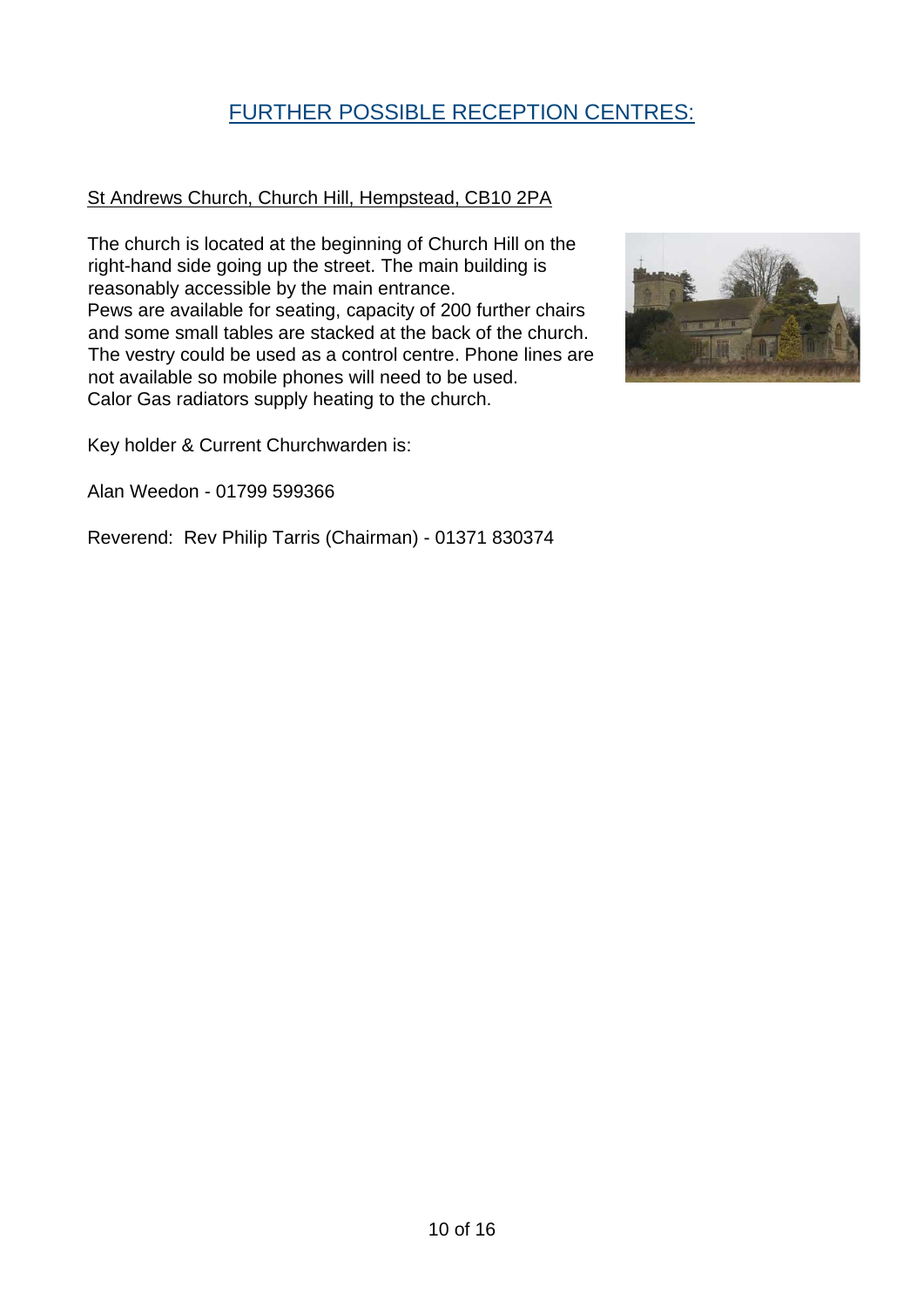## APPENDIX A

## GOVERNMENT TEMPLATE TO HELP PREPARE FAMILIES FOR AN

### EMERGENCY.

#### **Your Home Emergency Plan**

**Keep your plan and other important information in a safe place that you will find again quickly.** 

You could keep your plan in a 'message in a bottle' in your fridge. Bottles are available free of charge from most doctor's surgeries and chemists and give emergency services vital information such as medical conditions and repeat prescriptions.

If you have children in your household, or others who need help with understanding what to do, you could get them to write and draw their own plans, to help them learn about emergency events.

#### **Q1)**

What are the risks to your home and the surrounding area? Are you at risk of flooding?

To find out if you live in an area at risk from flooding, visit **[www.environmentagency.gov.uk](http://www.environment-agency.gov.uk/)** where you can find out if your home is at risk and sign-up to Flood Warnings Direct (a free service which sends you a message when there is a flood risk by telephone, mobile, email, SMS text message, fax, or via a relative/friend).

You can also sign up by calling Floodline on 0345 603 7631 Email [Floods@essex.gov.uk](mailto:Floods@essex.gov.uk)

or on the **[www.gov.uk](http://www.gov.uk/)** floodline to sign up for flood warnings.

If you are in an area that may flood, have sandbags and boards ready to help stop water entering through doors or air bricks. Where do you get these from? If you do not know, contact your Parish / Town Council.

#### **Notes:**

**Q2)** Do all household members know how and when to call the emergency services? If they don't, give them instructions on how to do this.

#### **Notes:**

**Q3)** How will you get out of the house / area if you need to escape? Think about what to do if a route is blocked. If it is helpful, draw a plan of escape routes.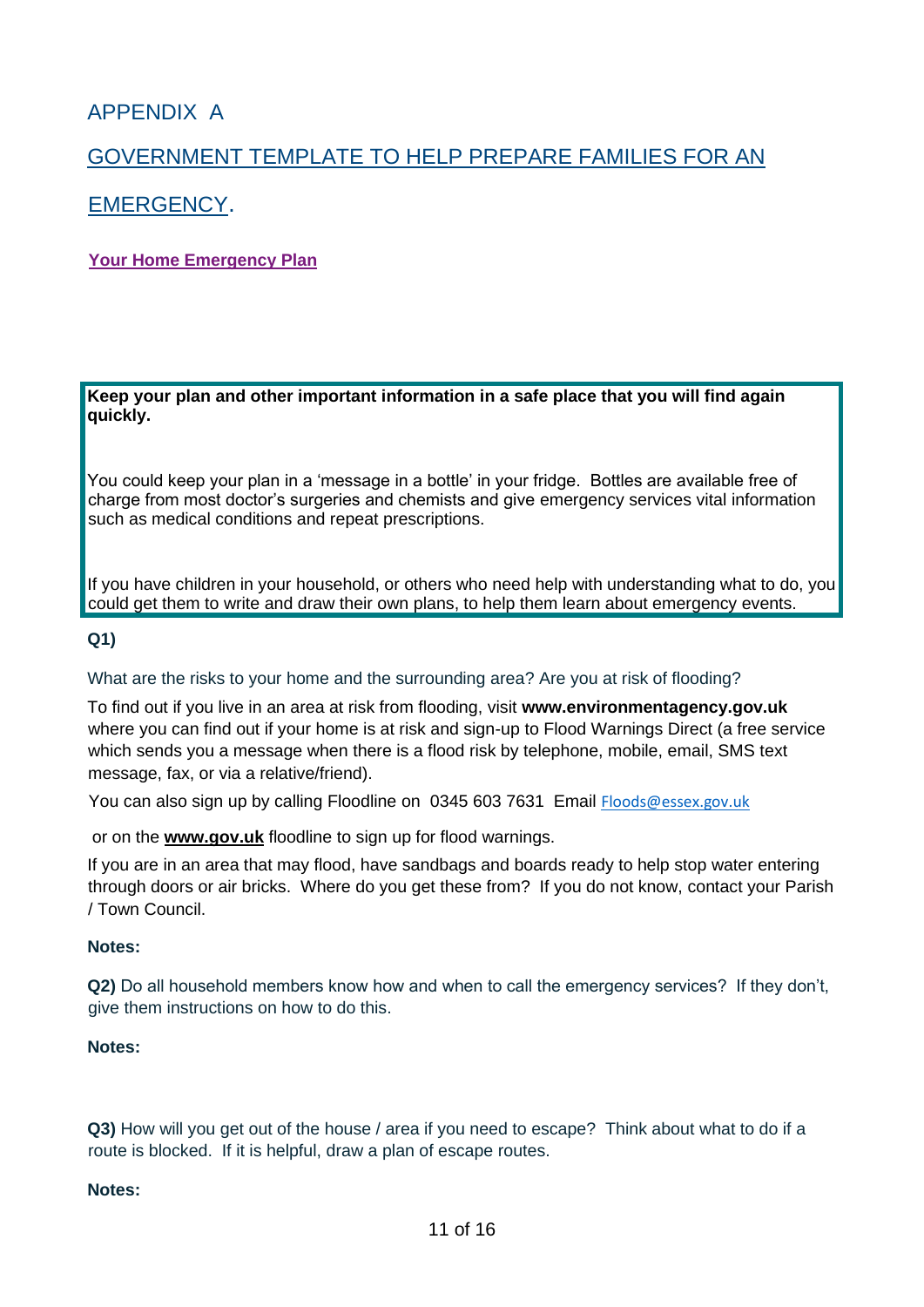**Q4)** What are the emergency procedures at your children's schools?

During an incident, it may not be safe to collect children from school. Schools have emergency plans so pupils will be cared for. If you are still worried during an incident, contact the school first.

#### **Notes:**

**Q5)** Are there any elderly, disabled or vulnerable family members, friends and neighbours who might need your help, or additional help from the emergency services? Information may not reach some people as quickly. For example, Deaf and blind people and people who do not speak English or have other communication difficulties.

How will you help them?

Does your Parish Council have a support scheme in place and are vulnerable neighbours aware of it?

#### **Notes:**

**Q6)** Where will you meet if you become separated – a nearby landmark or a friend's house? Also agree an alternative meeting place further away from your home.

#### **Notes:**

#### **Q7) ICE Contact Number**

The emergency services are trained to check for a person's ICE contact number which stands for '**I**n **C**ase of **E**mergency'.

Think carefully about who you choose as an ICE contact because that person may need to give consent for medical treatment. If you want more than one ICE contact, mark them as ICE1, ICE2 etc.

Put ICE contacts in all mobile phones, or on a card in wallets / purses. If your phone is password protected then use the card method or make it visible on the 'start up' screen.

#### **Notes:**

**Q8)** Where is your safe, secure place for important documents (passport, birth and insurance certificates etc.) and items of high sentimental value such as old family photos? Are these raised above potential flood levels and easy to grab (in one box) if you need to take them with you? Is the box fire-proof?

Have you stored important computer records on a USB / disk or cloud?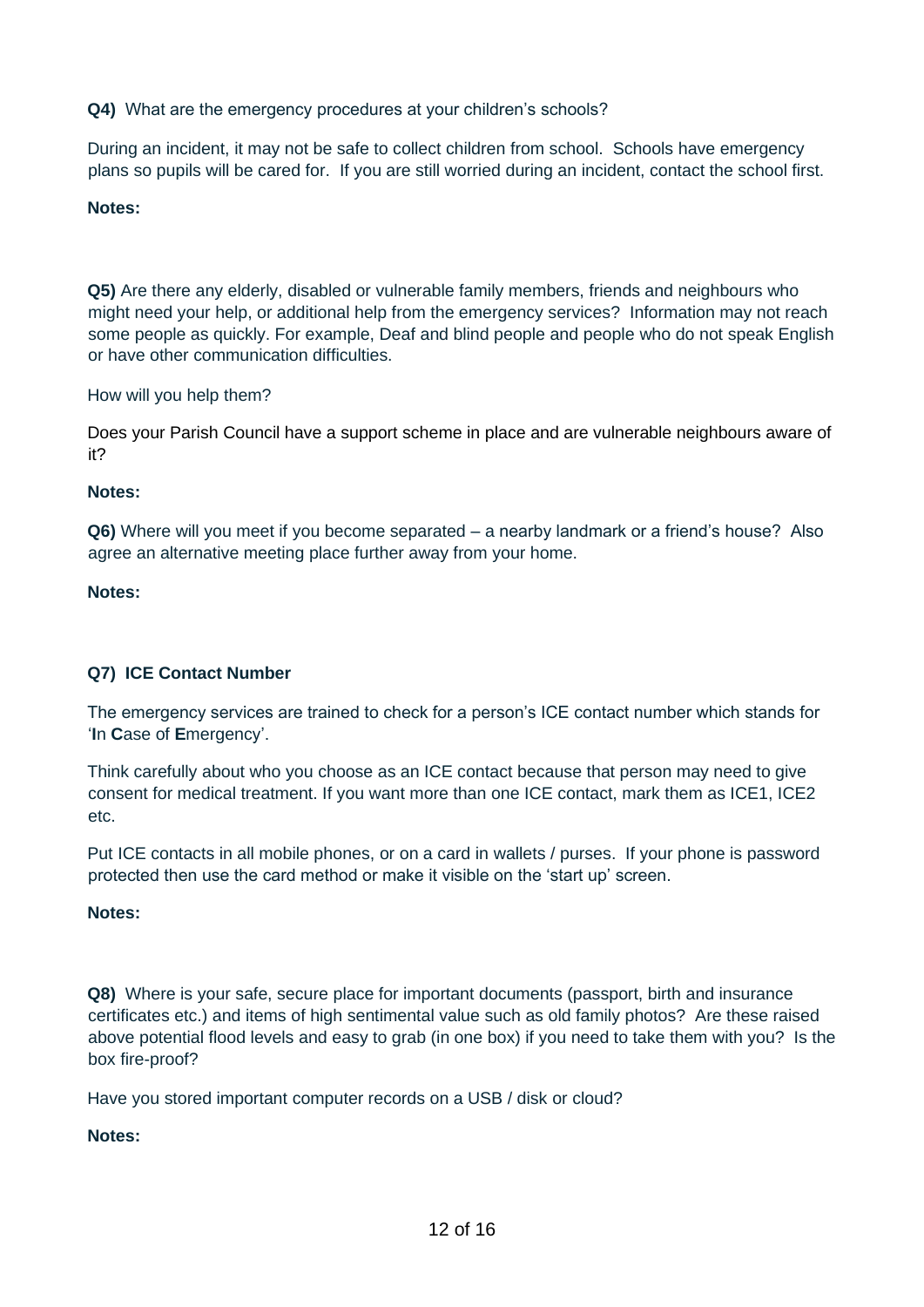**Q9)** Do you have emergency supplies (ideally in an 'emergency bag') that you can grab quickly? Where are they kept?

**Notes:**

**Q10)** How do you switch off water, portable gas and electric supplies in your home?

Draw a plan if helpful.

#### **Notes:**

**Q11)** Think about what you would do if you lost all power and communications (including satellite communications such as mobile phones). Do you have a battery or wind-up FM Radio and camping stove with fuel, for example? Make a note of the FM frequency of your local radio station.

#### **Notes:**

**Q12)** Does everyone in the household know how to make the home secure – locking doors and windows? Do you keep keys in the same places so they can be found easily if it is dark; where are keys kept? Does a neighbour have a spare set of keys, if so who? State contact details

#### **Notes:**

**Q13)** Have you installed smoke detectors and a carbon monoxide detector in appropriate places? When installed, check monitors monthly.

If not, don't delay installing or checking them! They could save your life. If you need help or advice, or to find out if you qualify for a free home safety visit, contact your local Fire and Rescue Service.

#### **Notes:**

**Q14)** Have you got adequate home insurance? Who is your insurance provider and what is your insurance policy?

#### **Notes:**

**Q15)** Do you keep in your kitchen cupboard enough bottled water, snacks, tinned or dried/packet food to last three days? *(how much do you need per person?).* This will reduce the tendency for "panic buying" during bad weather or strikes, which can be very disruptive. Check sell by dates every six to twelve months.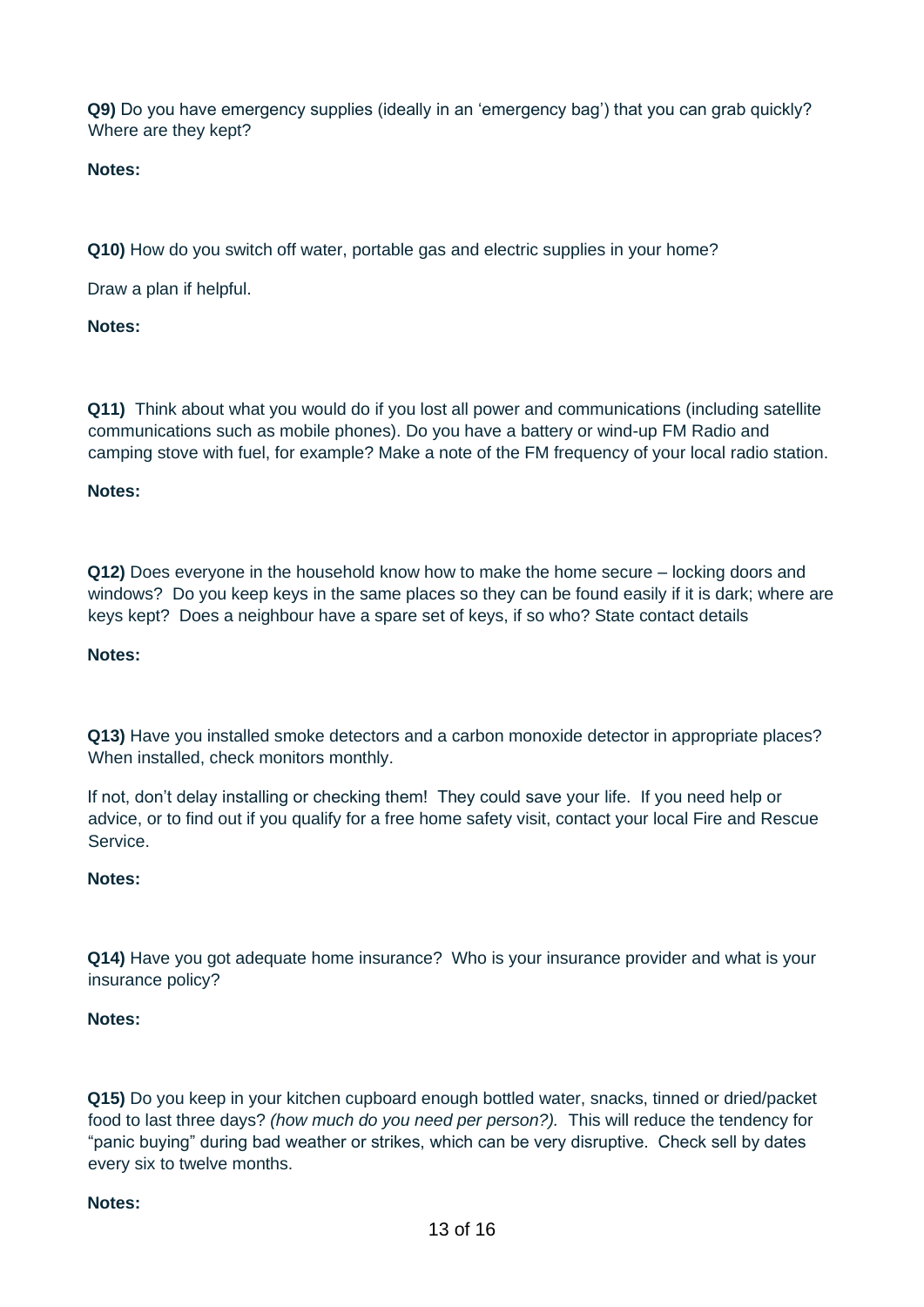**Q16)** Have you made a list of medication, insurance policy numbers and important phone numbers such as your doctor, insurance provider, Floodline, NHS Direct\*, non-emergency number, gas and electric supplier, vet, school, work and close friends/relatives? Make sure you carry this list at all times, for example on a card in your purse or wallet, or mobile phone.

\*If you have a 'smart' mobile phone, you could download the NHS Direct App from **[www.nhsdirect.nhs.uk.](http://www.nhsdirect.nhs.uk/)**

**Notes:** 

#### **Your emergency supplies**

It helps if you can grab these things quickly. Ideally make up an 'emergency bag'. **Do not stop to collect things if it puts you in danger!** 

These are things you probably carry at all times:

- Essential keys (house / car).
- Special daily items (for example, glasses / contact lenses / medication / aids).
- List of medication. *This is essential, please make a list!*
- Anaphylactic pens
- Cash / debit / credit cards.
- Essential items for babies, children and people you care for.
- Mobile phone and charger.
- Antibacterial hand gel and mini first aid kit.
- Water and snacks.
- Warm layers and waterproof clothing, suitable hats and footwear.

If you have to remain in your home or become isolated, make sure you have the following items:

- First Aid Kit including flu and cold medication.
- Wind up or battery radio including spare batteries.
- Wind up or battery torch with spare batteries/candles and matches.
- Enough toiletries such as soap, sanitary items and tissues or toilet roll.
- A three day food and water supply. Tinned and dried food such as beans and rice is good.
- Camping stove and fuel. Only use indoors in an emergency. Always place on a stable surface and use in a well ventilated area with a carbon monoxide detector.

You may find it helpful to take these with you if you have to leave your home: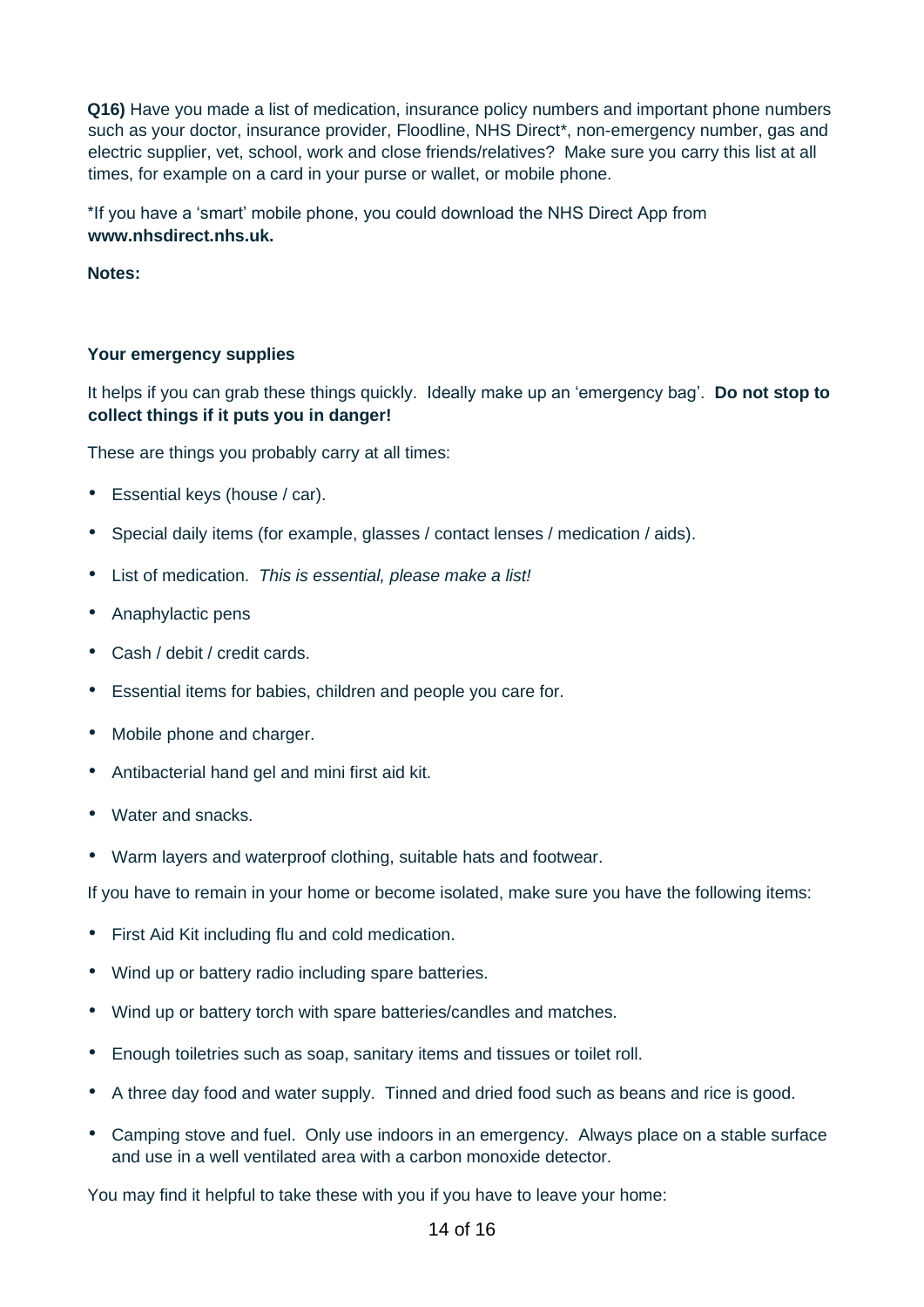Important identity and insurance documents (for example NHS number, birth/ marriage certificates, passports and insurance certificates - photograph or make photocopies of important certificates.

- Important computer information stored on disk / USB.
- Sun-cream and hat in the summer.
- Notebook and pen / pencil.
- Other items you may need make a list (for example, playing cards, colouring or puzzle book, children's toys, things for pets, items of sentimental value).

#### **Keep important documents and computer information in ONE safe place and make sure you can grab these items quickly if you need to.**

Don't forget does a friend or family member have spare keys should you lose yours?

#### **Items for pets and assistance animals**

Contents will depend on the type of pet, but you may need to grab:

- Water, food and bowls.
- Leash / muzzle / harness.
- Blanket, bed, pet carrier or cage.
- Photo of your pet in case it gets lost and is not 'identity chipped'.
- Plastic bags for waste.
- Medication and health records.
- Identity chip number (keep a record in your phone or wallet/purse).

#### **Items in the car**

In case of an emergency always carry in your car (in addition to the things you probably carry at all times):

- First Aid Kit.
- Shovel and de-icer in winter conditions.
- Warning triangle and fire extinguisher (recommended).